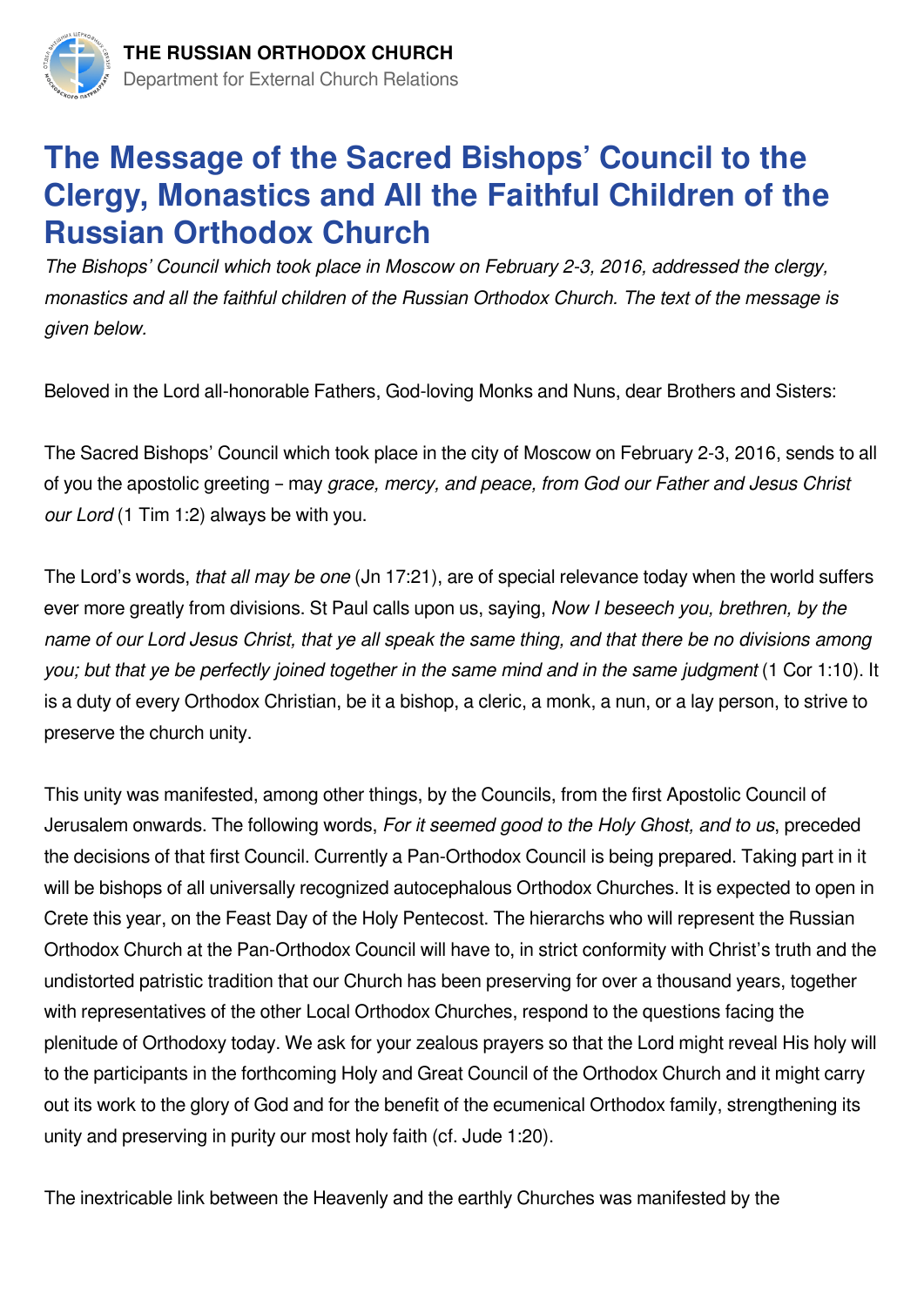canonization of Archbishop Seraphim (Sobolev, 1881-1950) of Boguchary, that took place at this Bishops' Council. Archbishop Seraphim performed his ministry in Bulgaria where he ended his earthly pilgrimage. This saint set an example of righteous life and fervent and unfeigned love for his flock, and was glorified by God during his lifetime by blessed gifts and after his demise by miracle-working. In the following words, well-founded, strong and striking, he emphasized the necessity to zealously preserve the Orthodox faith: *An important characteristic of the Church is immutability in her dogmatic and moral and canonical teaching which comes from God Himself, Our Lord Jesus Christ <…> It is this immutability of the teaching of the Orthodox Church which has preserved the apostolic faith in all its purity that distinguishes her from all other Christian confessions*. It is by this awareness that the Russian Orthodox Church has been and always will be guided.

Rejoicing at seeing that the people of God have ever deeper veneration for saints pleasing unto God, the Sacred Council blessed the church-wide veneration of the synaxis of saints who had been locally venerated before, including the Passion-Bearer Yevgeny (Botkin), the doctor who had died together with the Royal Passion-Bearers. His church-wide veneration acquires special importance now when the Church seeks to find out the ultimate truth about the murder of the Royal Family.

These days a new stage has begun in examining the remains found in Yekaterinburg and allegedly belonging to the Royal Family. The Sacred Bishops' Council insists on an unbiased and comprehensive scientific expertise, since for the Church the remains of passion-bearers are holy relics. The remains found in Yekaterinburg may be regarded as such only provided that any smallest doubt in their authenticity is dispelled.

The Russian Orthodox Church prays for the restoration of peace in the long-suffering Ukrainian land, since the armed confrontation is going on in the southeast of the country. At a time when churches are being seized and the children of the canonical Church are being persecuted, the Council calls upon her faithful to pray ever more zealously for the bishops, clergy, monastics and laypeople of the Ukrainian Orthodox Church.

The Church is deeply alarmed by the ongoing violence against the population of the Middle East and persecutions of Christians who are being tortured and driven out of their homes. Churches are being destroyed and shrines are being desecrated there. We are praying today for the peaceful settlement of the armed conflicts in the region.

The Orthodox Church has been always performing her salutary ministry, preaching Christ Crucified and Resurrected to those far and near. We all, archpastors, clergy, monastics and laypeople, are called to bear this witness in life and word. May the God of peace Who brought again from the dead our Lord Jesus, that great shepherd of the sheep, through the blood of the everlasting covenant, make us perfect